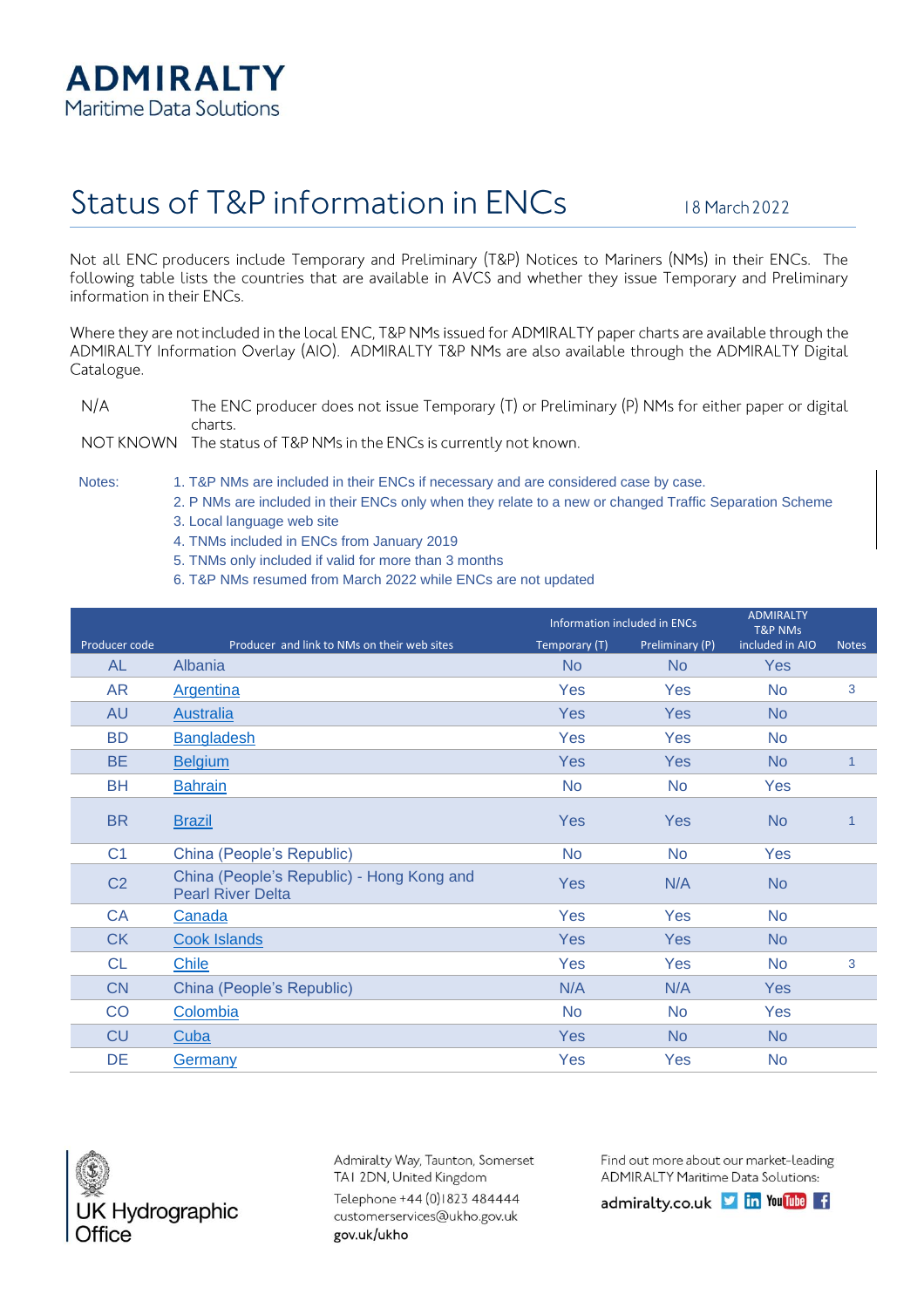## **ADMIRALTY**

Maritime Data Solutions

| <b>DK</b> | <b>Denmark</b>                           | <b>No</b>                                  | <b>No</b>                                   | Yes                                         | $\mathbf{1}$   |
|-----------|------------------------------------------|--------------------------------------------|---------------------------------------------|---------------------------------------------|----------------|
| EA        | <b>East Asia Hydrographic Commission</b> | <b>No</b>                                  | <b>No</b>                                   | Yes                                         |                |
| EC        | <b>Ecuador</b>                           | <b>No</b>                                  | <b>No</b>                                   | Yes                                         |                |
| EE        | <b>Estonia</b>                           | Yes                                        | Yes                                         | <b>No</b>                                   |                |
| EG        | Egypt                                    | <b>No</b>                                  | <b>No</b>                                   | Yes                                         |                |
| <b>ES</b> | <b>Spain</b>                             | Yes                                        | Yes                                         | <b>No</b>                                   |                |
| F1        | <b>Finland</b>                           | Yes                                        | Yes                                         | <b>No</b>                                   |                |
| <b>FR</b> | <b>France</b>                            | Yes                                        | Yes                                         | <b>No</b>                                   | 3              |
| <b>GB</b> | <b>United Kingdom</b>                    | Yes                                        | Yes                                         | <b>No</b>                                   |                |
| <b>GE</b> | Georgia                                  | <b>No</b>                                  | <b>No</b>                                   | Yes                                         |                |
| <b>GR</b> | Greece                                   | <b>No</b>                                  | <b>No</b>                                   | Yes                                         |                |
| <b>HR</b> | Croatia                                  | Yes                                        | Yes                                         | <b>No</b>                                   |                |
| 1         | <b>Israel</b>                            | Yes                                        | Yes                                         | <b>No</b>                                   |                |
| ID        | <b>Indonesia</b>                         | Yes (bands<br>$6-3)$<br>No (bands 2-<br>1) | Yes (bands<br>$6-3)$<br>No (bands<br>$2-1)$ | No (bands<br>$6-3)$<br>Yes (bands<br>$2-1)$ |                |
| IN        | India                                    | <b>No</b>                                  | <b>No</b>                                   | Yes                                         |                |
| <b>IR</b> | Iran                                     | Yes                                        | Yes                                         | <b>No</b>                                   |                |
| <b>IS</b> | Iceland                                  | Yes                                        | <b>No</b>                                   | <b>No</b>                                   | $\overline{5}$ |
| IT        | <b>Italy</b>                             | <b>No</b>                                  | Yes                                         | Yes                                         | 2, 3           |
| <b>JP</b> | Japan                                    | Yes                                        | Yes                                         | <b>No</b>                                   |                |
| <b>KR</b> | Korea (Republic of)                      | Yes                                        | Yes                                         | <b>No</b>                                   |                |
| <b>LK</b> | <b>Sri Lanka</b>                         | Yes                                        | Yes                                         | <b>No</b>                                   |                |
| LT        | Lithuania                                | Yes                                        | <b>No</b>                                   | <b>No</b>                                   |                |
| LV        | Latvia                                   | Yes                                        | Yes                                         | <b>No</b>                                   |                |
| <b>ME</b> | <b>Montenegro</b>                        | <b>No</b>                                  | <b>No</b>                                   | Yes                                         |                |
| <b>MM</b> | Myanmar (Burma)                          | Yes                                        | Yes                                         | <b>No</b>                                   |                |
| <b>MS</b> | <b>Malacca and Singapore Straits</b>     | <b>No</b>                                  | <b>No</b>                                   | Yes                                         |                |
| <b>MT</b> | <b>Malta</b>                             | <b>No</b>                                  | <b>No</b>                                   | Yes                                         |                |
| <b>MX</b> | Mexico                                   | <b>No</b>                                  | <b>No</b>                                   | Yes                                         | 3              |
| <b>MY</b> | <b>Malaysia</b>                          | Yes                                        | Yes                                         | <b>No</b>                                   |                |
| <b>NG</b> | <b>Nigeria</b>                           | <b>No</b>                                  | <b>No</b>                                   | Yes                                         |                |
| NL        | <b>Netherlands</b>                       | Yes                                        | Yes                                         | <b>No</b>                                   |                |
| <b>NO</b> | <b>Norway</b>                            | Yes                                        | Yes                                         | <b>No</b>                                   |                |
| <b>NU</b> | <b>Niue</b>                              | Yes                                        | Yes                                         | <b>No</b>                                   |                |
| <b>NZ</b> | <b>New Zealand</b>                       | Yes                                        | Yes                                         | <b>No</b>                                   |                |
| <b>OM</b> | Oman                                     | <b>No</b>                                  | Yes                                         | Yes                                         |                |
| PA        | Panama                                   | Yes                                        | Yes                                         | <b>No</b>                                   |                |



Admiralty Way, Taunton, Somerset TAI 2DN, United Kingdom Telephone +44 (0)1823 484444 customerservices@ukho.gov.uk gov.uk/ukho

Find out more about our market-leading **ADMIRALTY Maritime Data Solutions:** 

admiralty.co.uk I in You Tube f